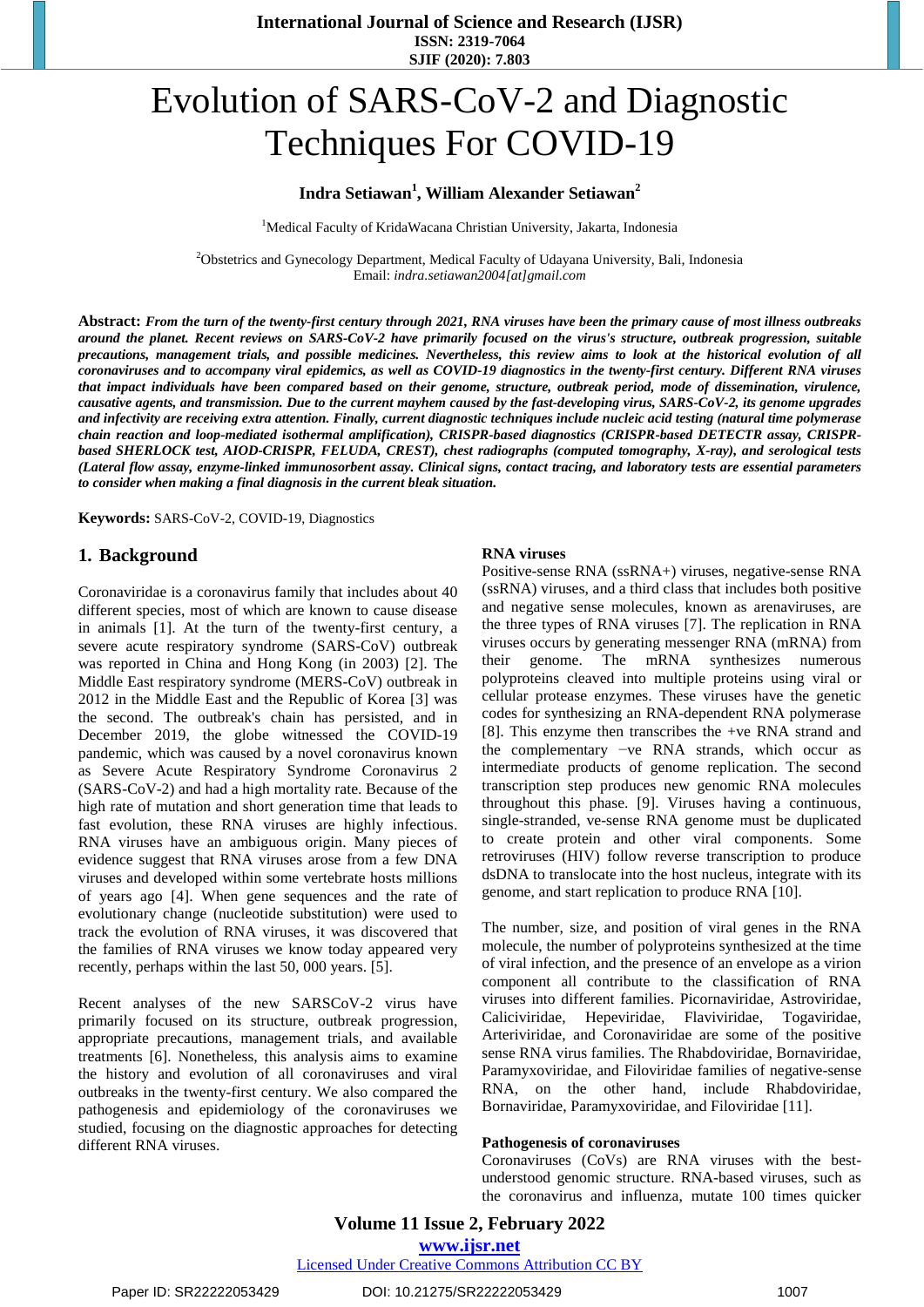than DNA-based viruses; however, the coronavirus mutates more slowly than influenza viruses [12]. In 1962, CoVs were characterized as respiratory tract viruses found in samples taken from people who had respiratory tract infection symptoms. This is a giant virus family found in camels, cattle, cats, and bats, among other animals. CoVs are divided into four genera: alpha-CoV, beta-CoV, gamma-CoV, and delta-CoV (Family: Coronaviridae; Order: Nidovirales) [14]. Generally, gamma and delta CoVs infect birds, albeit some can infect mammals. Alpha and beta CoVs, on the other hand, are harmful to people and animals. Humans are susceptible to the SARS-CoV (beta coronavirus), 229E (alpha coronavirus), HKU1 (beta coronavirus), NL63 (alpha coronavirus), OC43 (beta coronavirus), and MERS-CoV (beta coronavirus). BetaCoVs, on the other hand, is the most relevant since they include highly pathogenic viruses in humans, such as COVID-19, MERS-CoV, and SARS-CoV [15]. Animal CoVs can be transferred to people on an infrequent basis, and as a result, the virus can spread among humans during outbreaks like MERS, SARS, and COVID-19 [16].

#### **Evolution of the novel coronavirus**

A novel coronavirus was discovered in Wuhan, China, in December 2019. The first cases of infection were discovered during a recent trip to Wuhan Huanan Seafood Wholesale Market. The preliminary examination and analysis indicated coronavirus features comparable to SARS and MERS. The novel coronavirus, on the other hand, has some different characteristics. SARS-CoV-2 is the name given by the World Health Organization to the recently found coronavirus. The sickness produced by SARS-CoV-2 is known as COVID-19 [17].

COVID-19 infection manifested itself first as mild acute respiratory distress syndrome, and it was treated with less vigour than SARS and MERS. The China CDC reported a 2% mortality rate [18]. Time passed, and the unusual virus's fury was shown by its high infectivity. According to the WHO, more than 210 nations and territories were afflicted on August 9, 2021, with 202, 296, 216 confirmed cases and 4, 288, 134 reported deaths.

# **The genome of COVID‑19**

A single-stranded positive-sense RNA was discovered during the genomic study of the novel coronavirus. With a length of 30 kilobytes, this RNA virus is quite enormous. SARS-CoV, MERS-CoV, Bat-SARS-like (SL)-ZC45, Bat-SL ZXC21, SARS-CoV, and MERS-CoV are all beta coronaviruses [19]. Several proteins are encoded by genomic RNA, some of which are structural and others that are nonstructural. The envelope (E) contains 75 amino acids, the membrane (M) contains 222 amino acids, the spike (S) has 1273 amino acids, and the nucleocapsid (N) contains 419 amino acids [20]. Sixteen nonstructural proteins serve a variety of purposes. The bulk of nonstructural proteins makes up the replication transcription complex (RTC). The RTC has a bilayer membrane and several cleavage proteases. Inside the infected cell, RTC produces subgenomic RNA (RNA segments). Each RNA segment shares a common 5′-leader and 3′-terminal sequence. The transcription mechanisms for genomic segments are known as regulatory sequences (TRS) [21]. TRS is separated from the end of the transcription process by an open reading frame (ORF). Transcription termination is mediated by specific proteases such as chymotrypsin-like protease, main protease, papain-like proteases, and a unique COVID-19 protease named 3′–5′ exoribonuclease [22]. There are six ORFs in the coronavirus RNA. The first ORF, which makes about two-thirds of the RNA, encodes nonstructural proteins. The remaining one-third of ORFs encode structural and auxiliary proteins [23]. A common 5′-leader and 3′ terminal sequence can be found in each RNA segment. The regulatory sequences (TRS) are the transcription processes for genomic segments [21]. TRS is separated by an open reading frame (ORF), responsible for the transcription process's end. Specific proteases, including chymotrypsinlike protease, main protease, papain-like proteases, and a unique COVID-19 protease called 3′–5′ exoribonuclease, are involved in transcription termination [22]. The coronavirus RNA contains six ORF. The first ORF encodes the nonstructural proteins, which makes up two-thirds of the RNA. The structural and auxiliary proteins are encoded by the remaining one-third of ORFs [23].

When comparing the genome sequences of different CoVs, the region encoding nonstructural proteins had the highest similarity (about 54%). However, there was around 43% less similarity in the structural protein-encoding section in the structural protein-encoding section. This could mean that additional structural protein genomic sequence changes are possible, allowing for better adaptability to different hosts [24].

COVID-19 had a genome that was 96.5 percent comparable to bat CoV and 75.6 percent similar to SARS-CoV [25]. The new virus genome's resemblance to the bat corona genome raises the possibility of coming from bats. On the other hand, the first example denied any contact with bats and was only found in bats that had lately become available on the seafood market. As a result, intermediate hosts are most likely involved and must be identified as soon as possible [26].

# **Infectivity of COVID‑19**

COVID-19 has been proven to be a highly infectious virus. Early in the outbreak, the introduction reproduction rate (R0) was calculated and determined to be between 2.2 and 3.58. Several factors may play a role in its infectivity, one of which is the spike's structure, including a receptor-binding domain (RBD). COVID-19 uses the RBD in the spike to bind to a similar receptor in the host [27]. The highest compatibility with COVID-19 was discovered when the spike protein sequences of different CoVs were evaluated and aligned with the human angiotensin-converting enzyme-2 (ACE-2). COVID-19 RBD's strong affinity for human ACE-2 could indicate more intermediate hosts' participation, resulting in mutations and improved adaption [28].

The mechanism of transmission is the second important component in COVID-19 infectivity. The initial contaminated contact cases discovered in Wuhan, China, verified human-to-human transmission. The aerosol pathway is used to infect the respiratory system [29]. However, the virus was later recovered from the stool of some individuals, indicating that other modes of transmission, such as water-

# **Volume 11 Issue 2, February 2022 www.ijsr.net**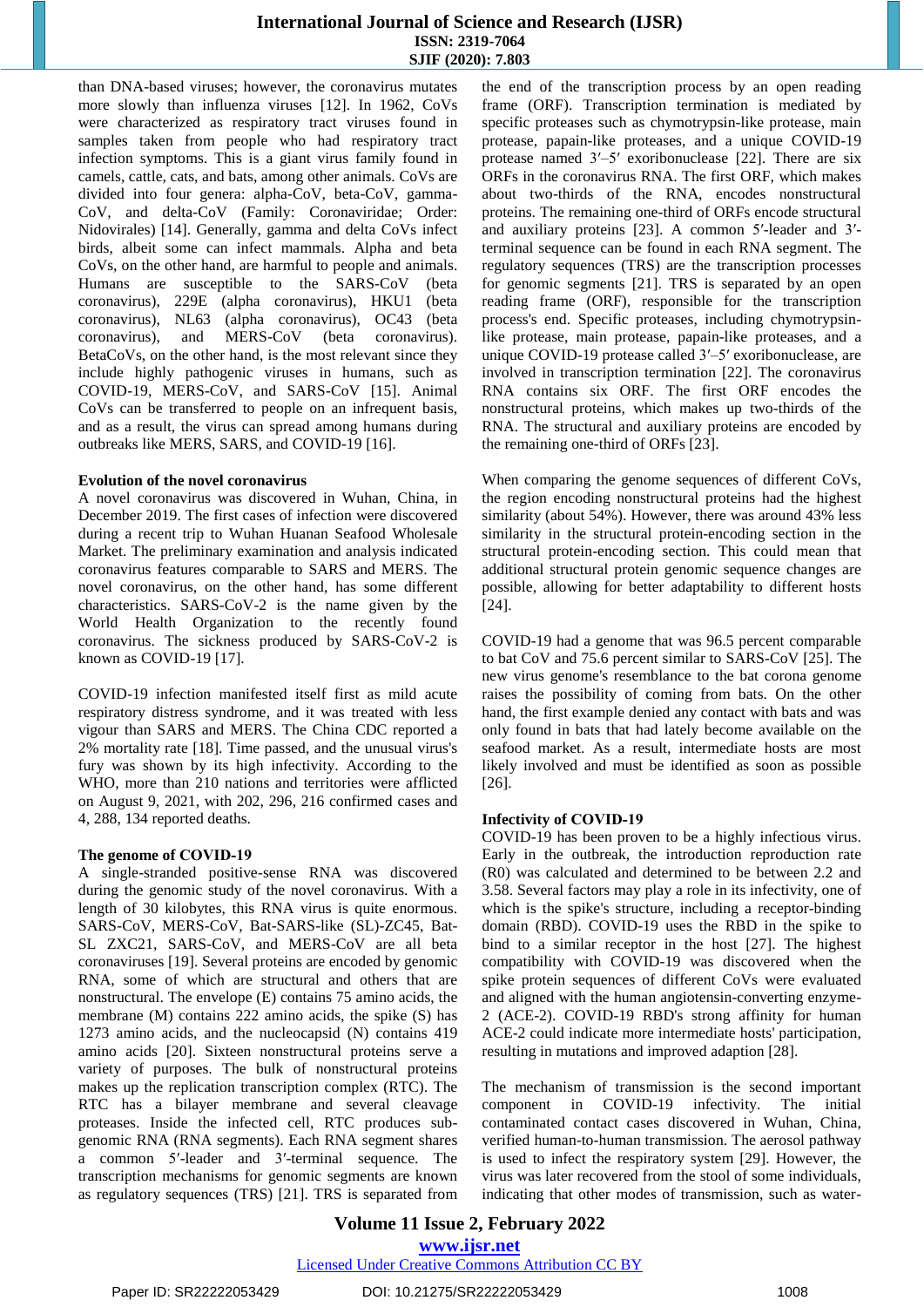borne and direct contact, are possible [30]. The new virus can survive on multiple surfaces for more extended periods. According to a comprehensive evaluation of multiple research, it can also survive for four days on wood, five days on steel, metal, glass, and paper, and nine days on plastic [31].

Based on the first 10 cases in China, the average incubation period for COVID-19 was 5.2 days, with a range of 4.1–7.0 days. As a result, the COVID-19 quarantine duration was increased to 14 days [32]. On the other hand, subsequent cases had a more extended incubation period. Compared to SARS-CoV and MERS, a study of 50 patients in Wuhan found a longer incubation duration. In the case of SARS-CoV2, it can take up to 24 days [33]. In China, a survey of 1099 patients in 552 hospitals found asymptomatic carriers with positive viral tests among the patients' contacts [34].

# **2. Diagnostic Techniques**

Because coronavirus infections are very contagious, diagnostic procedures must be specific and not solely based on clinical manifestation. Auxiliary examinations are required in circumstances where symptoms are atypical for correct diagnosis. The epidemiological history, clinical manifestations, and laboratory investigation are used to make a clinical diagnosis of coronavirus infections.

Polymerase chain reaction (PCR) is a gold standard for the molecular diagnosis of viral infections because of its excellent sensitivity and specificity. There are currently no specific tests available for Zika infections. Clinical symptoms and epidemiological factors are used to make a diagnosis in most instances. The infected person's body fluids, such as blood, saliva, and urine, are collected 3–5 days after the onset of symptoms for PCR nucleic acid identification by reverse transcriptase-polymerase chain reaction (RT-PCR) (targeting the nonstructural protein five genomic regions) [35]. Screening with viral cultures is no longer advised [36].

Various serological assays are available, such as ELISA and Plaque Reduction Neutralization Assay [35]. Blood tests to detect the virus in the patient's blood diagnose Ebola fever [37]. PCR was also used to test for MERS. Throat swabs, sputum, tracheal aspirates, or bronchoalveolar specimens are collected and stored at 28 °C for 72 hours before being sent to reference laboratories for real-time reverse-transcriptase– polymerase-chain-reaction (rRT-PCR) assays [38, 39]. To do RT-PCR for SARS, at least two separate clinical specimens, nasopharyngeal and stool, must be collected. The results of RT-PCR testing are confirmed in all of these assays by evaluating viral load cycle-threshold values. In epidemic conditions, genomic screens of animal populations have mainly been employed to find new viruses.

# **Nucleic acid testing**

These tests are commonly used to detect viral infections because they detect specific nucleic acid sequences. They identify genetic material, which allows for early disease diagnosis compared to antigen or antibody detection, which requires a certain amount of time for these immunological components to arrive in the circulation. Because the amount of genetic material to be identified is so small, it's always necessary to amplify it before detecting it. However, one key disadvantage of these assays is that they only identify viral RNA, not the live virus.

# *Real-timepolymerase chain reaction (RT‑PCR)*

COVID-19 is diagnosed via rRTPCR, similar to how other coronaviruses are diagnosed. Throat swabs, sputum, tracheal aspirates, and bronchoalveolar lavage specimens. On the other hand, the serum is not approved as a PCR sample [36]. Two technologies are employed to detect nucleic acids of the pathogenic virus in SARS-CoV-2: high-throughput sequencing and rRT-PCR [40]. These procedures, however, are not without flaws: high-throughput sequencing requires specialized equipment, instrumentation, and technical abilities and thus comes at a high cost. As a result, rRT-PCR is widely utilized and is seen to be a practical and uncomplicated method for detecting COVID-19 in COVID-19 patients' respiratory secretions and blood samples.

The nucleic acid of a new coronavirus is also detected in respiratory secretions or blood samples using real-time fluorescence RT-PCR [36, 41]. PCR is a technique for amplifying genetic material taken from these samples. Coronavirus conserved genetic codes can be discovered once enough genetic material has been acquired. The initial gene sequence is used to create detection probes. The CDC (Centers for Disease Control and Prevention) released these specific probe sequences [in the ORF1 (human RNA polymerase protein), E gene (Envelope protein), and N gene (Nucleocapsid protein) regions] and advised that they be used to detect SARS-CoV-2 [40, 42]. These primer and probe sequences were discovered to be 100% identical to other SARS-CoV-2 genome sequences available from the Global Initiative on Sharing All Influenza Data (GISAID). Three tests are included in many commercial PCR kits. Each assay targets a distinct gene in the virus; thus, the chances of all three genes altering simultaneously are slim. As a result, if one or both of these assays are positive, the results are considered inconclusive. As a positive control, SARS-CoV genomic RNA is employed. If both aims are optimistic, positive confirmatory results are obtained. If the test yields favourable findings, it is recommended that you repeat it. A one-step TaqMan-based fluorescent signal (RT-qPCR) test was also described to detect both the ORF1 and N gene sections of the viral genome separately [41]. An RT-qPCR (non-probes SYBR based fluorescent signal) showed positive results for SARS-CoV-2 at a high rate with saliva samples self-collected by patients in another investigation, suggesting that saliva could be a suitable non-invasive specimen for the diagnosis of SARS-CoV-2 [40].

Because the quality of available SARS-CoV-2-nucleic acid detection kits varies greatly, the reliability of PCR remains in question, and this test has a few flaws, as listed below:

 The test must be repeated at least 2 to 3 times in many situations due to the low detection rate for SARS-CoV-2. The detection rate is similarly low when the viral load is low, resulting in false-negative results. After repeated swab testing, patients with negative results were confirmed to be infected (RT-qPCR). According to the study, RT-PCR can only detect SARS-CoV in 50–79% of cases [40].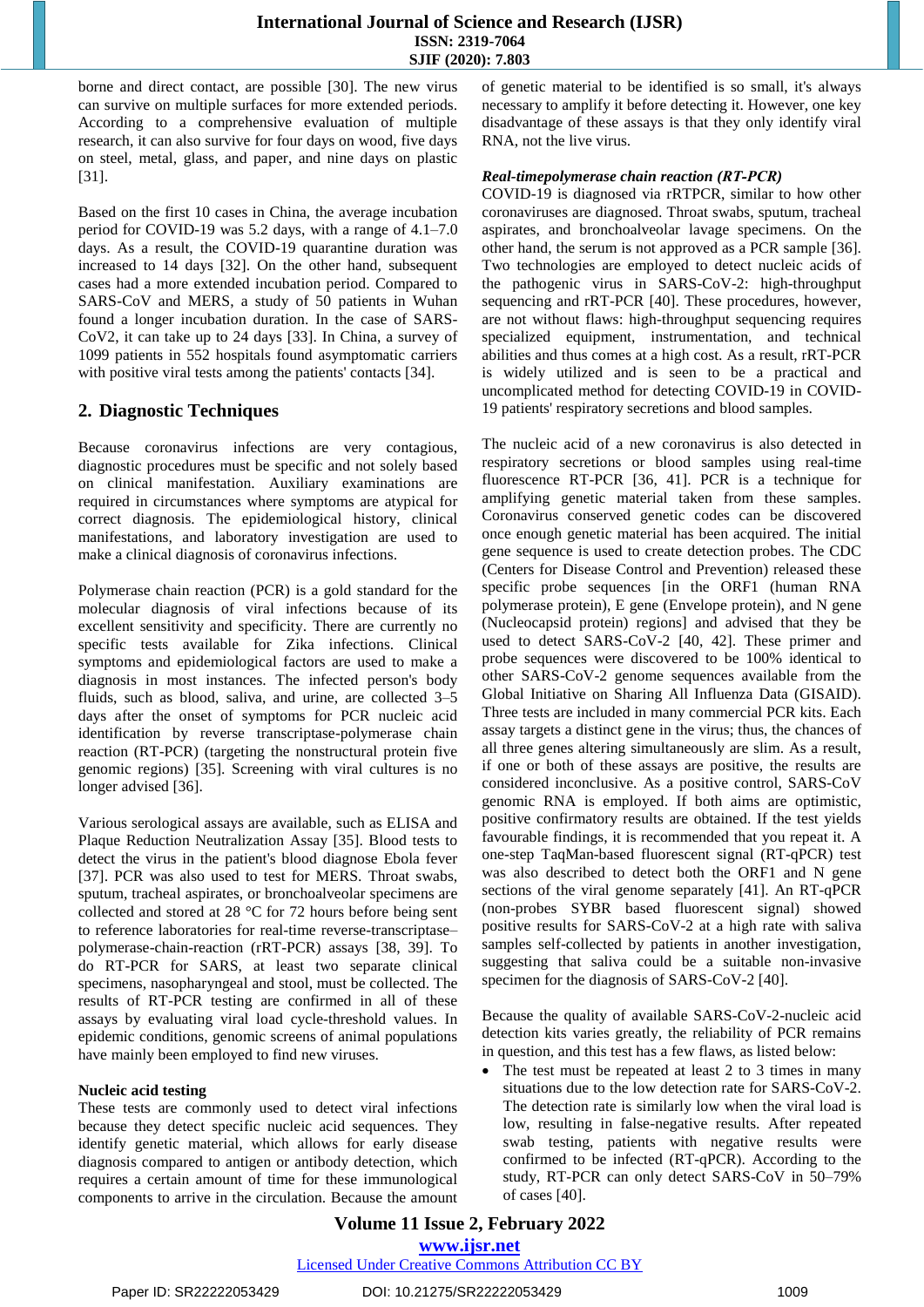- The accuracy of test results is dependent on the collection of numerous clinical specimens, as one sample may not yield correct results.
- The sensitivity of the test is determined by the procedure utilized. With the protocol modification, there are differences in the outcomes.
- The test's sensitivity is found to be dependent on the type of sample. Pharyngeal swabs came back negative in a few cases, whereas bronchoalveolar lavage samples from the same patients came back positive [36]. According to one study, the clinical sensitivity of RT-PCR was 100 percent on swabs obtained on days 1–5 of symptoms, with no difference compared to swab and sputum samples taken simultaneously [43].
- The retention and operation of patient samples are associated with particular biological safety risks.
- After nucleic acid amplification, the steps for detecting nucleic acids are cumbersome and time-consuming.
- Results take a long time to arrive. After sampling, the findings can take up to a day to arrive.
- A disadvantage is the cost of the testing platforms.
- It necessitates specialized laboratory equipment as well as highly trained staff.
- Only a positive or negative diagnosis may be made; the severity and development of the disease cannot be determined.
- Toxic reagents cause a false-positive test.
- Cannot identify resolved infection, i. e., if a person has had an infection and cleared the virus, PCR will not detect this situation since PCR only detects the presence of an active virus.
- According to one research, only a few cases proved positive after two negative results in a row. It is still unclear if this is due to reactivation, reinfection, or simply a testing error [44].
- In the current outbreak condition, the supply of reagents is far insufficient compared to demand. The testing capacity of health care centres is insufficient to satisfy the needs of those waiting for SARS-CoV-2 to be detected by PCR. As a result of this flaw, many patients have gone undiagnosed, missing out on the opportunity for early isolation and treatment.
- Researchers at the University of Innsbruck (Austria), in partnership with Sinsoma GmbH (Völs, Austria), have developed a PCR test for SARS-CoV-2 identification that incorporates endpoint PCR and capillary electrophoresis [45].

# *Loop‑mediated isothermal amplification (LAMP)*

LAMP differs from RT-PCR in that viral DNA copies are made at a constant temperature of 60–65 °C rather than through a series of temperature changes, and the results are visible without using a machine. This test is quick, yielding findings in 2–3 hours. Compared to RTPCR, the amount of DNA generated in LAMP is substantially more significant. LAMP is a newer technology than RT-PCR, is technically straightforward, and can be performed in hospital laboratories, making it a more promising method for COVID-19 detection. Because there are ongoing clinical trials to support the test, there is not much data about its practical application at this time. LAMP can detect active disease infections, allowing medical personnel to identify currently infected patients [46].

There are a few drawbacks to using LAMP, such as:

- These assays are built on a more sophisticated basis than RT-PCR.
- Because it relies on catching and detecting the virus, it cannot detect a resolved infection. As a result, missing patients who have recovered are a possibility.
- Because viral density varies across the respiratory tract, many samples are required. Even if a person is sick, the virus may only be detectable in sputum or a nasopharyngeal swab, but not necessarily simultaneously.
- COVID-19 LAMP tests can only detect if a person is actively infected with this coronavirus.
- It cannot tell you about other diseases or symptoms, and it cannot tell you if you've already been infected or if you're immune to the virus.

# **CRISPR‑based detection of COVID‑19**

Because of the limitations of current diagnostics, researchers are looking to innovative approaches such as Clustered Regularly Interspaced Palindromic Repeats (CRISPR) (CRISPR). Cas enzymes (CRISPR-associated enzymes) (which cleaves certain strands of nucleic acid that are complementary to the CRISPR sequence) and guide RNA are the two components of CRISPR (that recognizes the required sequence). CRISPR-Cas is a technique that allows scientists to break DNA at a particular place. CRISPR diagnostics take advantage of guide RNA's (gRNA) targeting ability. CRISPR-Cas components are modified in COVID-19 diagnostics, for example, by adding a fluorescent protein to the complex and causing it to emit a fluorescent signal in response to positive or negative detection of the target genetic sequence.

# *CRISPR based DETECTR assay*

Recently a technology DNA Endonuclease Targeted CRISPR Trans Reporter (DETECTR) is being adapted to detect SARS-CoV-2 [47]. In this technique, RNA extracted from nasopharyngeal or oropharyngeal swabs undergoes simultaneous, reverse transcription and isothermal amplification (using RT-LAMP), where viral N gene or E gene is amplified, followed by Cas12 detection of predefined coronavirus sequences. Cas12a-gRNA complex is designed to detect the N gene or E gene  $[48]$ . Cas12agRNA complex binds to the target sequence, due to which Cas12a is activated, and it starts cleaving reporter molecule, i. e., fluorescently labelled ssDNA. Later, fluorescence is visually detected. Different approaches like later-flow strips, agarose gel detection, and fluorescence visualization are used for visual detection.

# *CRISPR based SHERLOCK test*

Specific High-sensitivity Enzymatic Reporter Unlocking (SHERLOCK) is being reworked to detect COVID-19 following the genomic characterization of SARS-CoV-2 [48]. Isothermal Recombinase Polymerase Amplification (RPA) amplifies the viral Orf1ab or S gene from extracted RNA. The Orf1ab gene or the S gene is detected using gRNA in this test. Cas13a binds to the target sequence with complementary crRNA (CRISPR RNA). When this happens,

# **Volume 11 Issue 2, February 2022 www.ijsr.net**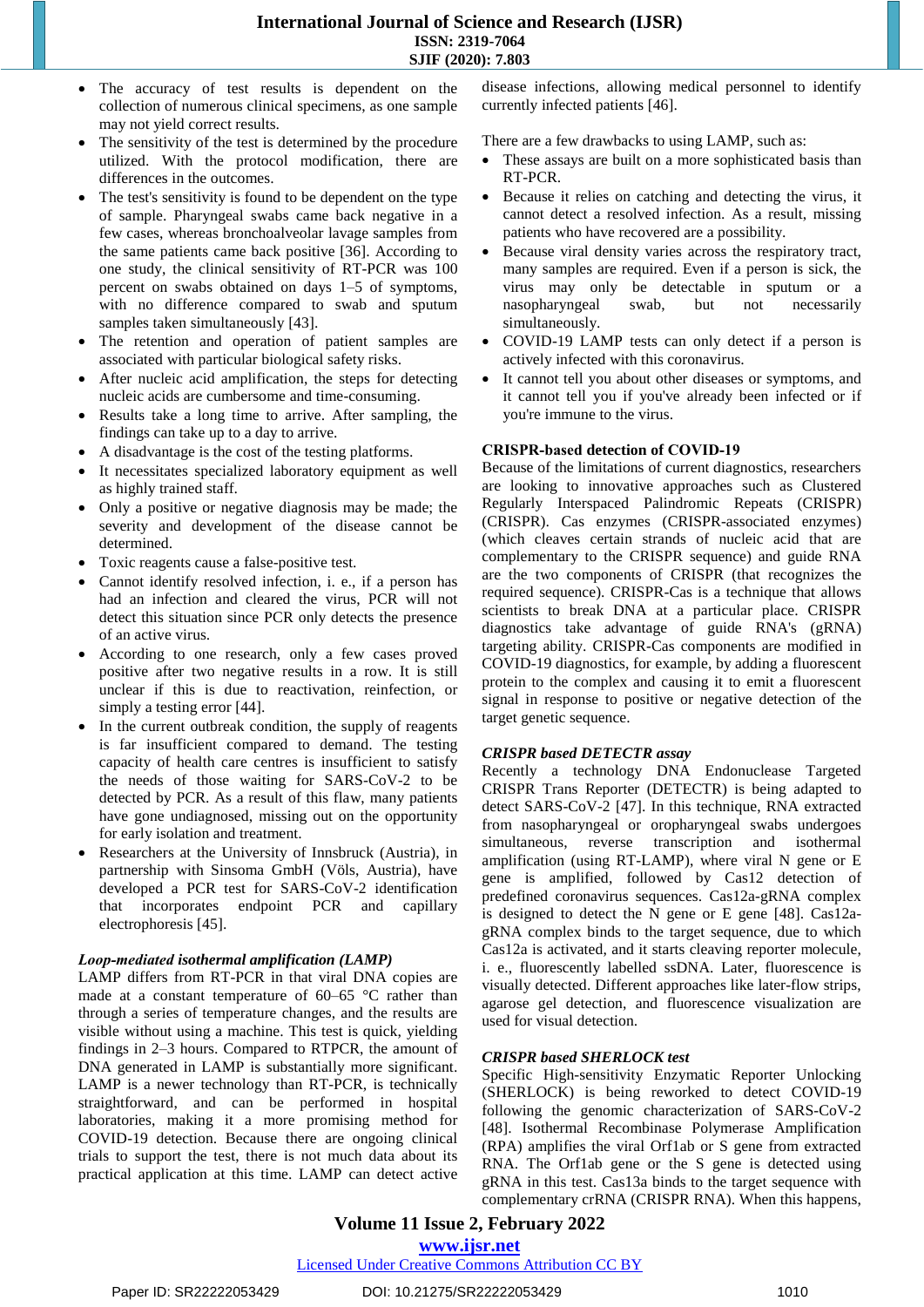the Cas13a enzyme is activated, and the surrounding RNA and fluorescent RNA molecules (added to provide detectable signal) are degraded, resulting in fluorescence. It is also equipped with several detecting methods, such as lateralflow readout strips. DETECTR and SHERLOCK approaches based on CRISPR are demonstrated.

# *Other CRISPR techniques*

CRISPR diagnosis aims to provide concrete, visual, speedier, more user-friendly, and less expensive alternatives to PCR. However, as compared to qRT-PCR, its detection sensitivity is lower. Researchers are constantly attempting to improve this technology by employing various strategies to overcome its limitations. For increased specificity, rapidity, and ultrasensitivity, AIOD-CRISPR (All-in-one dual CRISPR/Cas12a) employs two gRNAs [49]. FELUDA (FnCas9 Editor Linked Uniform Detection Assay) is a FnCas9-based nucleobase detection and identification tool that may be used in the field. It is vulnerable to the presence and location of DNA mismatches [45]. CREST (Cas13 based, Rugged, Equitable, Scalable Testing) is a Cas13abased approach that combines the quality of PCR with CRISPR-based detection and is scalable, cost-effective, and easy to deploy [50].

However, these nucleic acid detection assays should not be used as confirmatory tests because patients with negative nucleic acid detection for SARS-CoV-2 may have positive chest CT findings. As a result, a clinically suspected patient who has a negative nucleic acid test but positive imaging data should be separated and treated as soon as possible.

## **Chest radiographs**

#### *Computed tomography (CT)*

CT scans, which are more sensitive, are being proposed as a mandatory auxiliary diagnostic procedure by medical specialists. CT scans are more reliable than PCR since they are faster, take less time, and have a higher positive rate. In contaminated locations with a high frequency of infection. CT scans are thought to be helpful in the diagnosis of COVID-19, according to doctors. When RT-PCR findings are harmful to patients suspected of having COVID-19 symptoms, a combination of CT scan and repeated RT-PCR would be significantly more effective. Surprisingly, highresolution chest CT is critical for early identification and monitoring of COVID-19 patients' illness progression, as this disease displays a variety of imaging presentations at different stages, all of which are primarily related to pathogenesis. Only a tiny percentage of patients have earlystage CT findings that are negative. According to several investigations, in the early stages of SARS-CoV-2 infection, viral pneumonia affects the terminal bronchioles and the pulmonary parenchyma around them. It then infiltrates the pulmonary lobules, and as it proceeds to the advanced stage, the alveoli become severely injured. Typical CT pictures show distinct imaging at different phases, making them more helpful in tracking illness progression.

 At this stage of COVID-19, the lesions are mainly localized and manifest as inflammatory infiltration limited to the sub-pleural or peribroncho-vascular regions of one or both lungs, with patchy or segmental pure ground-glass opacity (GGOs) and vascular dilation, as well as segmental/patchy bilateral pulmonary parenchymal ground-glass opacity (86–93 percent).

- A high length of pure GGOs, a few consolidated regions and GGOs around these lesions (a distinguishing hallmark of development), and involvement of numerous lobes with consolidative pulmonary opacities were seen on CT scans in the later stage (nearly 65 percent). Single or more lesions are also visible; vascular expansion in the lesion (71.3%), peripheral distribution (87.1%), and bilateral involvement (82.2%) are all visible. The lower lung (54.5 percent) has the most lesions, which are multifocal. Reticular marking was found in the peribronchovascular and sub-pleural regions and a crazypaving pattern and interlobular septal thickening. Mediastinal lymph nodes and pleural effusion were seen in a few patients.
- COVID-19 had evolved to the point where CT imaging looked like other types of pneumonia. Lung whiteout is a feature of CT imaging that demonstrates the presence of disseminated lesions in both lungs at this stage— GGOs were discovered encircling consolidated lesions, which are typically accompanied by parenchymal bands and, on rare occasions, a minor amount of pleural effusion.

However, we cannot wholly rely on CT imaging. In some cases, it can be challenging to distinguish COVID-19 from other illnesses such as SARS, MERS, cytomegalovirus infection, influenza, adenovirus infection, and other viral and bacterial pneumonia based on a visual examination alone because they can have the same CT image. CT scans include some flaws, such as improper CT imaging hysteresis. Clinical signs, contact history, and laboratory findings must all be reviewed together to make a final diagnosis.

#### *Chest X‑ray*

Posteroanterior and lateral views of chest X-rays are examined for architectural distortion, traction bronchiectasis, and pleural effusions, which may represent COVID-19 viral load and virulence [36]. To some extent, chest X-rays can be used to determine viral load. The emergency and nonemergency groups had statistically distinct viral loads and pathogenicity; thus, this X-ray will help identify the emergency type disease. As a result, the viral load may be used to determine the severity of COVID-19 pneumonia.

#### **Serological tests**

Serological tests employ blood samples and a patient's immune reaction to determine whether or not a person has been exposed to a particular virus. The extensive study will make these COVID-19 detection assays widely available. Unlike nucleic acid detection, these tests will show if a person has ever had an infection and then recovered from it. If improved in the context of COVID-19, these tests will aid in the research of pandemic prevalence in any population and the assessment of 'herd' immunity, which will aid in the decision of social distancing and quarantine measures. Because a person's immune response takes time to produce a detectable antibody response, these tests are limited in their application for SARS-CoV-2 identification. Serological testing will help determine the cause of the cases.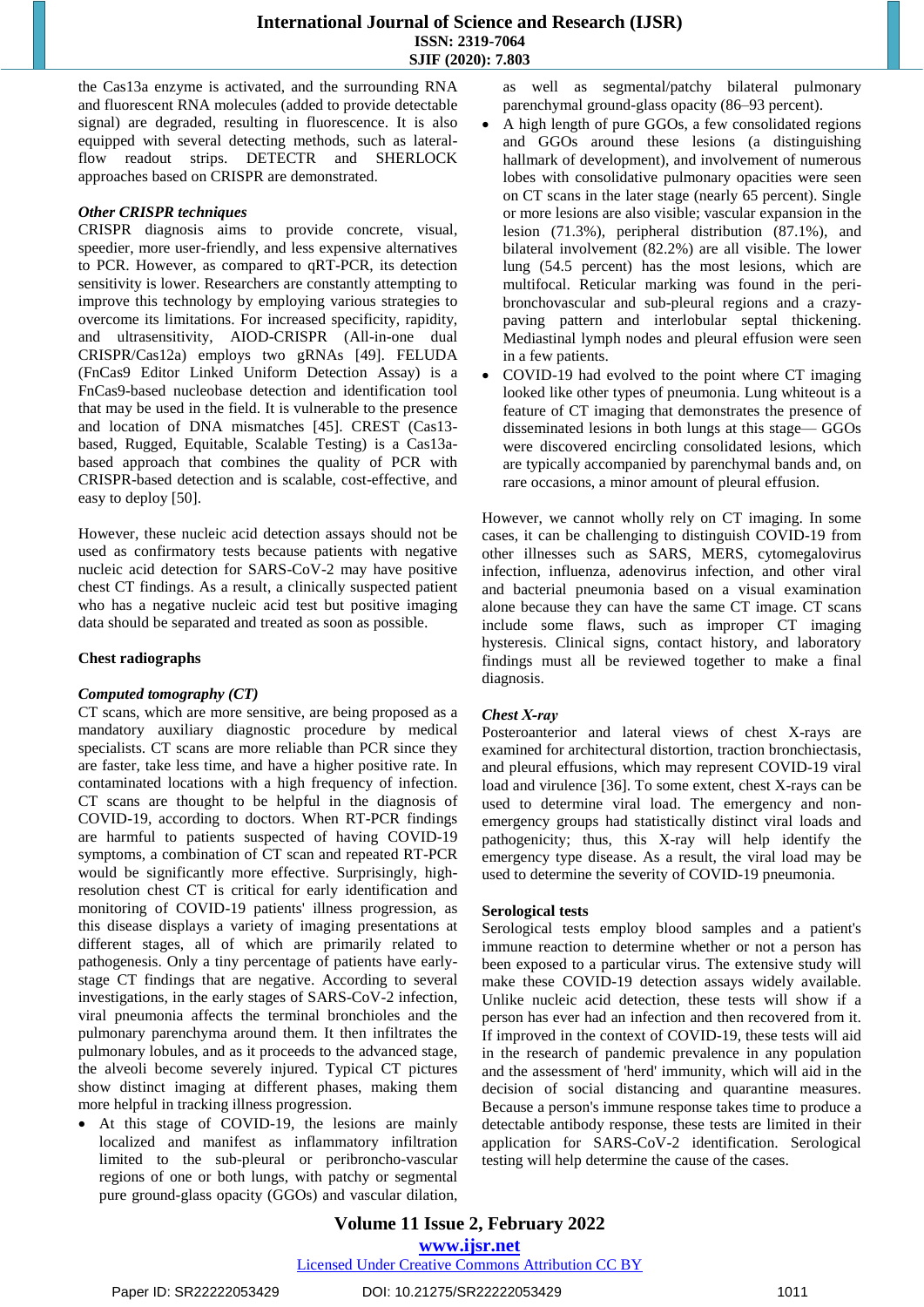Antibodies are frequently formed against the virus's antigen, the most abundant protein. As a result, tests that detect antibodies against this protein would be more sensitive; consequently, understanding the critical viral proteins is critical (e. g., viral coat protein). There is, however, a chance that the antibodies will react with another coronavirus. Antibodies to specific proteins, such as the host-attachment protein RBD-S (Receptor-Binding Domain of S), would be more specific. As a result, combining the two antigens (RBD-S and viral coat protein) will yield a considerably more reliable test [51]. The SARS-CoV-2 spike protein has a few distinct regions, making it a possible antigen for COVID-19 diagnostics [52].

Detecting viral protein (Ag) is a recent strategy that uses monoclonal antibodies specific for viral protein and chromatography to visualize the results; nevertheless, these procedures require a high viral level to produce an accurate result. The study of the virus's essential proteins is required for antigen and antibody detection assays. So that monoclonal antibodies can be developed against them (for use in antigen detection tests), or these proteins can be employed in antibody detection assays themselves. The most challenging component is getting these critical proteins to express precisely. Serological testing employs the following methods:

# *Lateral flow assay*

Antibodies, viral antigens, and tiny molecules are detected using a lateral flow assay (also known as immunochromatography). Antigens/Ag–Ab complexes/ antibodies are moved through a support medium such as micro-structured polymer, nitrocellulose paper, filter paper, or agarose. In response to the increased diagnostic demand for COVID-19 in the current pandemic, researchers are attempting to improve these tests. These tests are used to detect antibodies (IgM and IgG) and viral antigens in the case of COVID-19. A sample is taken from a drop of blood (finger prick), saliva, or nasal fluid. These tests detect infection by examining the patient's antibody response to the virus, but they have the disadvantage of being unable to differentiate between current and earlier infections. Lateral flow tests are quick, small, portable, and simple to use examinations that require expert workers and advanced labs [53].

The successful commercial launch of these tests will be an extraordinary achievement in containing this pandemic, as it will detect viruses straight from a single sample without any amplification, spending less time. Sona Nanotech Inc., a biotechnology company, based in Canada, claims to have developed a lateral flow test employing nanoparticles that can detect SARS-CoV-2 in 15 minutes. This quick-response lateral flow test is being developed to assess COVID-19 patients. This test is predicted to cost around \$50 to avoid the high-cost difficulties. Sona Nanotech will merge its proprietary nanorod technology into a disposable lateral flow test platform that can be performed by anybody with no prior experience and requires no laboratory equipment. It will be a massive success in triage screening [54].

Despite these benefits, this high-end approach is not without flaws and has several disadvantages, including:

- Because the disease is new, there is not much information on its accuracy in detecting SARS-CoV-2.
- More testing is needed to determine whether the infection is current or previous.
- For large batches, it is costly and time-consuming.

# *Enzyme‑linked immunosorbent assay (ELISA)*

ELISA is a laboratory-based biochemical technique for detecting antigens and antibodies. Because it is done in a batch of 96 assays, it has a high throughput. This is a massive benefit in the current pandemic, COVID-19, because numerous samples must be examined in a short amount of time. Antibodies (IgM and IgG) generated against SARS-CoV-2 are identified in whole blood, plasma, or serum was taken from a patient. A viral protein of interest (e. g., Spike protein) is coated in 96 wells on a plate and allowed to cross-react with the collected samples; if the samples contain antibodies to the viral protein, they will bind together. Later, enzyme-labelled secondary antibodies were added, which attach to the Ag-Ab complex and produce a colour response or fluorescence readout (based on the label tagged with the secondary antibody). Aside from diagnosing COVID-19, ELISA gives critical data for viral infection control, such as determining the number of infected people in a population. For the diagnosis of COVID-19, ELISA-based IgM and IgG antibody testing have a 95% specificity. A dual ELISA test for COVID-19 that identifies specific IgA and IgG antibodies against the virus in the blood of infected patients is available commercially [53].

ELISA is a simple, rapid  $(1-3 h)$  and inexpensive technique that can test numerous samples simultaneously. It is not yet established for SARS-CoV-2 testing, despite being well documented and frequently utilized by researchers in various domains. However, the silver side is that numerous companies are working hard to commercialize them.

# *Chemiluminescent immunoassay (CLIA)*

CLIA is also being tested to see whether it can be used to diagnose COVID-19. This is a quantitative test that works similarly to ELISA. This assay uses enzyme-labelled secondary antibodies that allow for a luminous readout using light. Magnetic or protein-coated microparticles are being used in modified versions of this test, such as a peptidebased luminescence immunoassay to detect IgG and IgM. When used in conjunction with PCR, this test is thought to improve the accuracy of COVID-19 diagnosis vastly [55].

# *Neutralization assay*

The patient's antibodies are assessed for efficacy against SARS-CoV-2 in a neutralization assay. The patient's whole blood, plasma, or serum is obtained, and neutralizing antibodies (NAbs) are tested. NAbs are essential in viral clearance because they can prevent viral infection. Cells that allow SARS-CoV-2 to proliferate are cultivated and grown with decreasing concentrations of the patient's sample (antibodies) to see how many antibodies can stop viral growth [56]. A neutralization assay is also required to rule out antibodies that cross-react with another coronavirus. There is only a tiny amount of research on NAbs in COVID-19 patients. This test is currently a potential therapy in many countries since transfusion of convalescent plasma/serum

**Volume 11 Issue 2, February 2022 www.ijsr.net**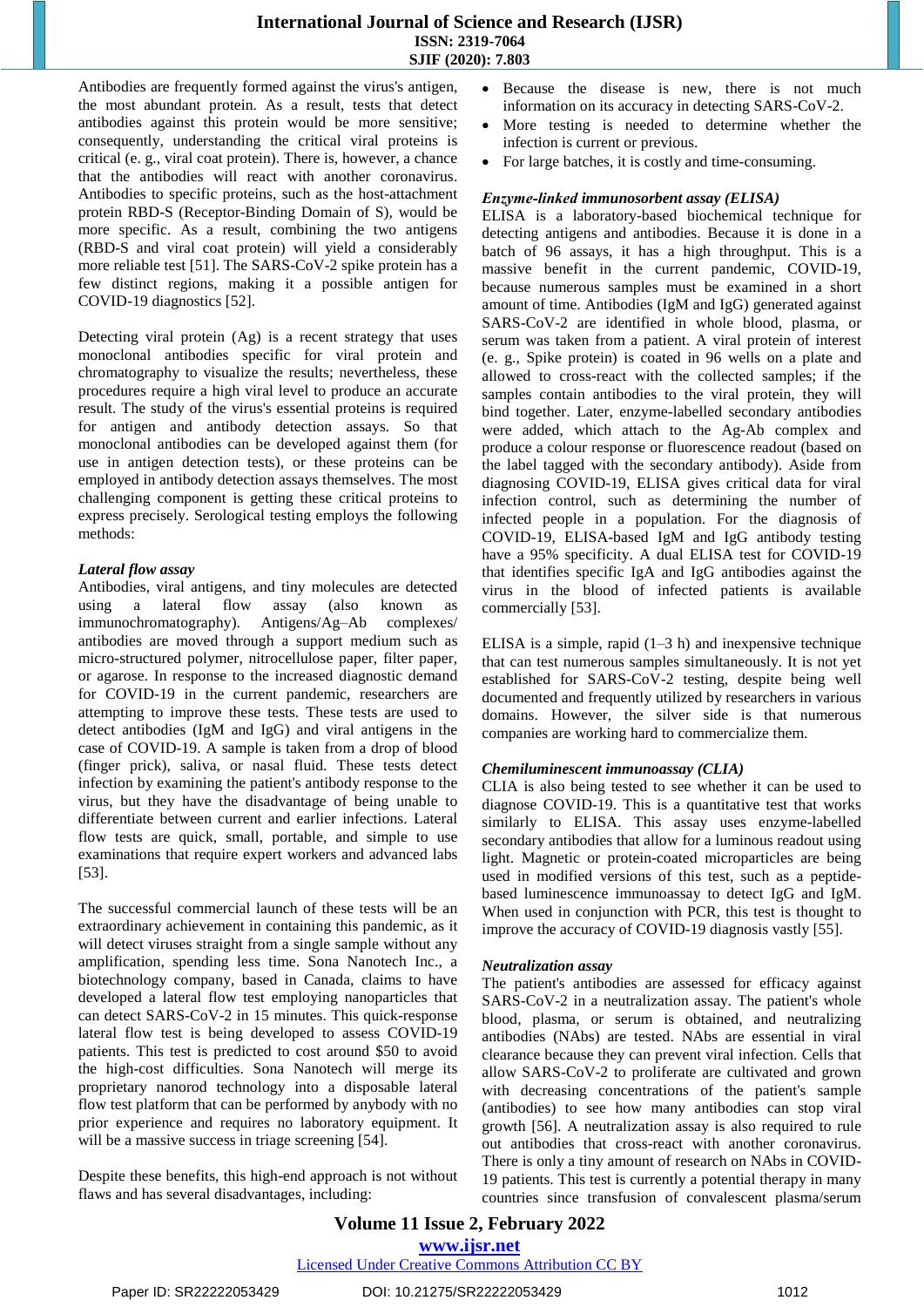from recovered patients is an option. It is helpful to know whether or not the antibodies in convalescent plasma are effective. It is commendable that some researchers could design a sensitive plaque reduction neutralization assay in such a short period and concluded that a simple microneutralization assay had sufficient sensitivity for population studies [43].

## *Nano‑sensors*

In public settings, thermal screening guns are currently used to screen patients with a high temperature. Instead of broad thermal screening, nano-sensor diagnostic techniques that use nano-sensor technology to detect nucleocapsid protein specific for SARS-CoV-2 and offer specific results for this virus can be used. It is still in the research stage, but it has thrived and will yield a result in a short time [57].

# *Blood test*

In the early stages of COVID-19 infection, laboratory findings suggested specific abnormal counts in blood cells and enzymes, including lymphopenia (70 percent), prolonged prothrombin time (58 percent), increased values of lactate dehydrogenase, liver enzymes, and muscle enzymes, and decreased or average white cell count or decreased lymphocyte count [6]. COVID-19 can also be detected using these types of blood testing as a diagnostic tool.

# *Viral sequencing*

In addition to the verified presence of a virus, regular sequencing is strongly suggested by the WHO to monitor any mutations that could impair other diagnostic procedures [58]. With the advent of more lethal variants, viral sequencing is a critical step in accelerating our response to the COVID-19 pandemic.

# **Diagnostic prospective**

Given the limitations of the currently available COVID-19 diagnosis, there is a pressing need to create in vitro diagnostic platforms that can detect COVID-19 accurately, quickly, and efficiently in the field. Different diagnostic procedures such as ELISA, Lateral Flow Assay, Improved Molecular Diagnostics (CRISPR), Colorimetric testing, Chemiluminescence Immunoassays, and Neutralization Assays are needed to design and validate sensitive and specific auxiliary tests. A greater understanding of the virus's pathophysiology, infectivity, and the life cycle is essential for improved diagnostics. Various investigations, such as identifying a link between viral quantity and illness severity, developing functional serological assays, and comparing molecular and serological assays, must be examined in the context of diagnosis.

A recombinant immunofluorescence assay was used in one investigation to determine the specific reactivity to SARS-CoV-2 recombinant spike protein [43]. However, developing serological diagnostics that can predict current infections in broad populations is still necessary. Rapid antigen detection and other studies should be used to rule out common respiratory pathogens and non-infectious disorders in suspected patients. Serum antibody testing should be undertaken in asymptomatic high-risk persons with a history of exposure to patients with COVID-19 pneumonia to aid in the early diagnosis of the disease. Serum antibody testing should be undertaken in asymptomatic high-risk persons with a history of exposure to patients with COVID-19 pneumonia to aid in the early diagnosis of the disease. Additional tests, such as total blood cell count and regular microbiology, including molecular testing for other respiratory viruses, can be performed in hospital laboratories using universal precautions. Immunological detection assays that target viral antigens or antibodies against them should be adopted as soon as possible in laboratories.

# **3. Conclusions**

The novel coronavirus (SARS-CoV-2) was discovered in China in December 2019. It is the seventh beta coronavirus to have been discovered. In the beginning, it was diagnosed as acute respiratory distress syndrome. It later manifested itself in various forms, ranging from asymptomatic individuals and moderate flu to the most severe form of acute respiratory distress sickness and respiratory failure. The high infectivity of this unique virus could be attributed to the spike's high compatibility with the binding site (ACE2 receptors) in human pneumocytes and the virus's lengthy life time on inanimate surfaces and long incubation period, and proven human-to-human transmission. The principal diagnostic tools are the lateral flow assay, enhanced molecular diagnostics (CRISPR), colourimetric tests, chemiluminescence immunoassays, neutralization assays, RT-PCR, and chest CT scan COVID-19; however, each has its own set of limitations. The use of just one or two methods affects the early detection and isolation of those affected. As seen by the resurgence of COVID-19 cases in various parts of the world, unidentified infectious persons constitute a severe hazard of monitoring, controlling, and halting the disease outbreak. Clinical signs, contact tracing, and laboratory tests are critical parameters to consider in making a definite diagnosis in the current bleak scenario.

# **References**

- [1] Coronaviridae Study Group of the International Committee on Taxonomy of Viruses (2020) The species severe acute respiratory syndrome-related coronavirus: classifying 2019-nCoV and naming it SARS-CoV-2. Nat Microbiol 5 (4): 536–544. [https:](https://doi.org/10.1038/s41564-020-0695-z)  [//doi. org/10.1038/s41564-020-0695-z](https://doi.org/10.1038/s41564-020-0695-z)
- [2] Bell DM (2004) Public health interventions and SARS spread, 2003. Emerg Infect Dis 10 (11): 1900–1906. [https: //doi. org/10.3201/eid1011.040729](https://doi.org/10.3201/eid1011.040729)
- [3] Hilgenfeld R, Peiris M (2013) From SARS to MERS: 10 years of research on highly pathogenic human coronaviruses. Antiviral Res 100 (1): 286–295. [https:](https://doi.org/10.1016/j.antiviral.2013.08.015)  [//doi. org/10.1016/j. antiviral.2013.08.015](https://doi.org/10.1016/j.antiviral.2013.08.015)
- [4] Moya A, Holmes EC, González-Candelas F (2004) The population genetics and evolutionary epidemiology of RNA viruses. Nat Rev Microbiol 2 (4): 279–288. [https: //doi. org/10.1038/nrmicro863](https://doi.org/10.1038/nrmicro863)
- [5] Drake JW, Holland JJ (1999) Mutation rates among RNA viruses. Proc Natl Acad Sci U S A 96 (24): 13910–13913. https: //doi. [org/10.1073/pnas.96.24.](https://doi.org/10.1073/pnas.96.24)13910
- [6] Cascella M, Rajnik M, Aleem A, Dulebohn SC, Di Napoli R. Features, evaluation, and treatment of

# **Volume 11 Issue 2, February 2022**

**www.ijsr.net**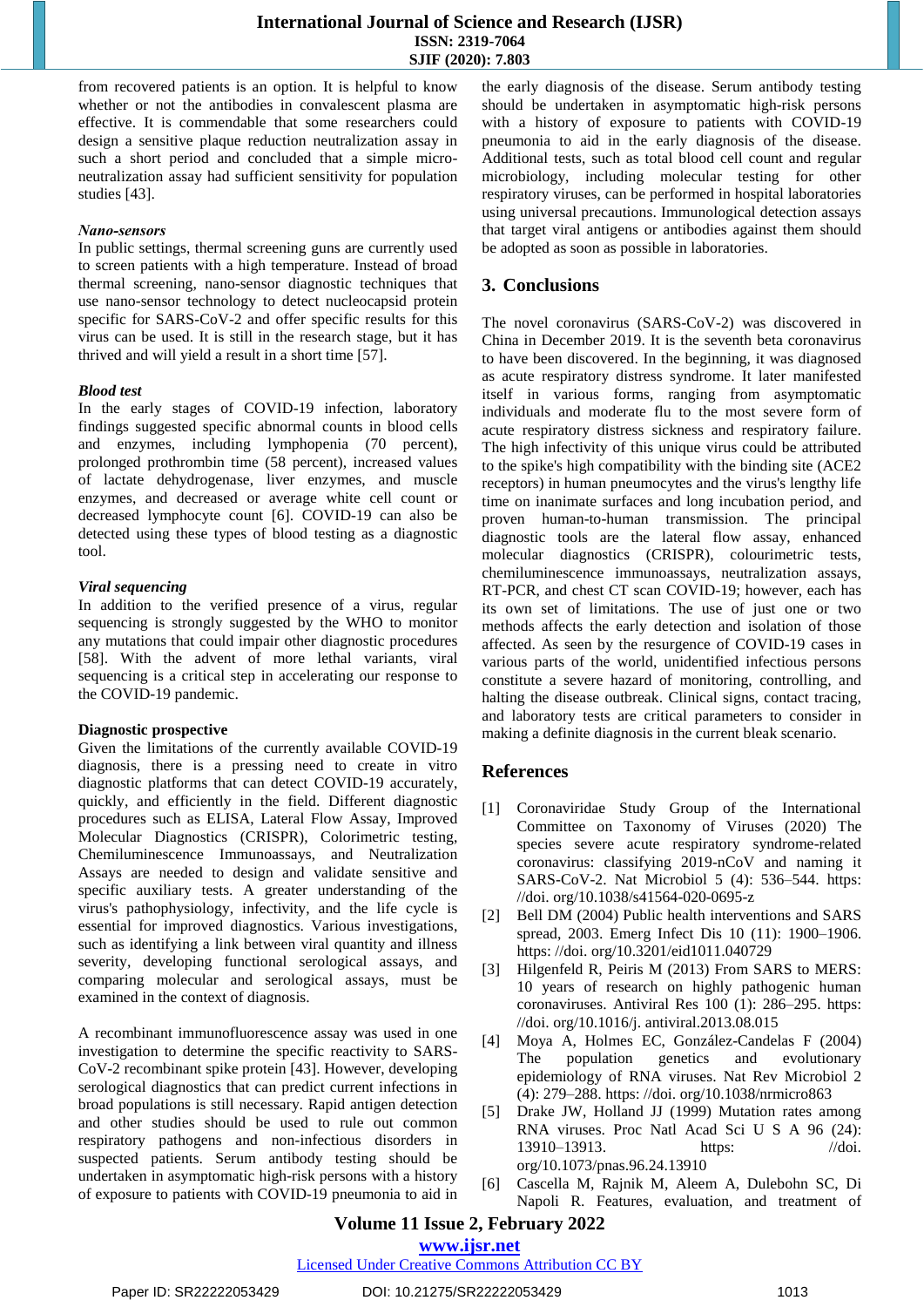coronavirus (COVID-19). In: StatPearls. Treasure Island (FL): StatPearls Publishing; 2021.

- [7] Zanotto PM, Gibbs MJ, Gould EA, Holmes EC (1996) A reevaluation of the higher taxonomy of viruses based on RNA polymerases. J Virol 70 (9): 6083– 6096. [https: //doi. org/10.1128/JVI.70.9.6083-](https://doi.org/10.1128/JVI.70.9.6083-6096.1996) [6096.1996](https://doi.org/10.1128/JVI.70.9.6083-6096.1996)
- [8] York A, Hengrung N, Vreede FT, Huiskonen JT, Fodor E (2013) Isolation and characterization of the positive-sense replicative intermediate of a negativestrand RNA virus. Proc Natl Acad Sci U S A 110 (45): 4238–4245. [https: //doi. org/10.1073/pnas.1315068110](https://doi.org/10.1073/pnas.1315068110)
- [9] Dietzgen RG, Kondo H, Goodin MM, Kurath G, Vasilakis N (2017) The family Rhabdoviridae: monoand bipartite negative-sense RNA viruses with diverse genome organization and common evolutionary origins. Virus Res 227: 158–170. [https: //doi.](https://doi.org/10.1016/j.virusres.2016.10.010)  [org/10.1016/j. virusres.2016.10.010](https://doi.org/10.1016/j.virusres.2016.10.010)
- [10] Menéndez-Arias L, Sebastián-Martín A, Álvarez M (2017) Viral reverse transcriptases. Virus Res 234: 153–176. [https: //doi. org/10.1016/j.](https://doi.org/10.1016/j.virusres)  [virusres.](https://doi.org/10.1016/j.virusres)2016.12.019
- [11] Ward CW (1993) Progress towards a higher taxonomy of viruses. Res Virol 144 (6): 419–453. [https: //doi.](https://doi.org/10.1016/s0923-2516(06)80059-2)  [org/10.1016/s0923-2516](https://doi.org/10.1016/s0923-2516(06)80059-2) (06) 80059-2
- [12] Duffy S (2018) Why are RNA virus mutation rates so damn high? PLoSBiol 16 (8): e3000003. [https: //doi.](https://doi.org/10.1371/journal.pbio.3000003)  [org/10.1371/journal. pbio.3000003](https://doi.org/10.1371/journal.pbio.3000003)
- [13] Hamre D, Procknow JJ (1966) A new virus isolated from the human respiratory tract. Proc Soc Exp Biol Med 121 (1): 190–193. [https: //doi. org/](https://doi.org/) 10.3181/00379727-121-30734
- [14] Chu DKW, Hui KPY, Perera RAPM, Miguel E, Niemeyer D, Zhao J, Channappanavar R, Dudas G, Oladipo JO, Traoré A, Fassi-Fihri O, Ali A, Demissié GF, Muth D, Chan MCW, Nicholls JM, Meyerholz DK, Kuranga SA, Mamo G, Zhou Z, So RTY, Hemida MG, Webby RJ, Roger F, Rambaut A, Poon LLM, Perlman S, Drosten C, Chevalier V, Peiris M (2018) MERS coronaviruses from camels in Africa exhibit region-dependent genetic diversity. Proc Natl Acad Sci U S A 115 (12): 3144–3149. [https: //doi.](https://doi.org/10.1073/pnas)  [org/10.1073/pnas.](https://doi.org/10.1073/pnas)1718769115
- [15] Su S, Wong G, Shi W, Liu J, Lai ACK, Zhou J, Liu W, Bi Y, Gao GF (2016) Epidemiology, genetic recombination, and pathogenesis of coronaviruses. Trends Microbiol 24 (6): 490–502. [https: //doi.](https://doi.org/10.1016/j.tim.2016.03.003)  [org/10.1016/j. tim.2016.03.003](https://doi.org/10.1016/j.tim.2016.03.003)
- [16] Subissi L, Posthuma CC, Collet A, Zevenhoven-Dobbe JC, Gorbalenya AE, Decroly E, Snijder EJ, Canard B, Imbert I (2014) One severe acute respiratory syndrome coronavirus protein complex integrates processive RNA polymerase and exonuclease activities. Proc Natl Acad Sci U S A 111 (37): 3900–3909. [https: //doi.](https://doi.org/10.1073/pnas.1323705111)  [org/10.1073/pnas.1323705111](https://doi.org/10.1073/pnas.1323705111)
- [17] Yang J, Zheng Y, Gou X, Pu K, Chen Z, Guo Q, Ji R, Wang H, Wang Y, Zhou Y (2020) Prevalence of comorbidities and its effects in patients infected with SARS-CoV-2: a systematic review and meta-analysis. Int J Infect Dis 94: 91–95. [https: //doi. org/10.1016/j.](https://doi.org/10.1016/j.ijid.2020.03.017)  [ijid.2020.03.017](https://doi.org/10.1016/j.ijid.2020.03.017)
- [18] World Health Organization. Coronavirus disease (COVID-19): situation report, 67.2021. [https: //apps.](https://apps.who.int/iris/handle/10665/331613)

[who. int/iris/handle/10665/331613.](https://apps.who.int/iris/handle/10665/331613) Accessed August 9 2021.

- [19] Chen Y, Liu Q, Guo D (2020) Emerging coronaviruses: genome structure, replication, and pathogenesis. J Med Virol 92 (10): 2249. [https: //doi.](https://doi/) org/10.1002/jmv.26234
- [20] Wu A, Peng Y, Huang B, Ding X, Wang X, Niu P, Meng J, Zhu Z, Zhang Z, Wang J, Sheng J, Quan L, Xia Z, Tan W, Cheng G, Jiang T (2020) Genome composition and divergence of the novel coronavirus (2019-nCoV) originating in China. Cell Host Microbe 27 (3): 325–328. [https: //doi. org/10.1016/j.](https://doi.org/10.1016/j.chom.2020.02.001)  [chom.2020.02.001](https://doi.org/10.1016/j.chom.2020.02.001)
- [21] Fahmi M, Kubota Y, Ito M (2020) Nonstructural proteins NS7b and NS8 are likely to be phylogenetically associated with evolution of 2019 nCoV. Infect Genet Evol 81: 104272. [https: //doi.](https://doi.org/10.1016/j.meegid.2020.104272)  [org/10.1016/j. meegid.2020.104272](https://doi.org/10.1016/j.meegid.2020.104272)
- [22] Ceraolo C, Giorgi FM (2020) Genomic variance of the 2019-nCoV coronavirus. J Med Virol 92 (5): 522–528. [https: //doi. org/10.1002/jmv.25700](https://doi.org/10.1002/jmv.25700)
- [23] Paraskevis D, Kostaki EG, Magiorkinis G, Panayiotakopoulos G, Sourvinos G, Tsiodras S (2020) Full-genome evolutionary analysis of the novel corona virus (2019-nCoV) rejects the hypothesis of emergence as a result of a recent recombination event. Infect Genet Evol 79: 104212. [https: //doi. org/10.1016/j.](https://doi.org/10.1016/j.meegid.2020.104212)  [meegid.2020.104212](https://doi.org/10.1016/j.meegid.2020.104212)
- [24] Kandeel M, Ibrahim A, Fayez M, Al-Nazawi M (2020) From SARS and MERS CoVs to SARS-CoV-2: moving toward more biased codon usage in viral structural and nonstructural genes. J Med Virol 92 (6): 660–666. [https: //doi. org/10.1002/jmv.25754](https://doi.org/10.1002/jmv.25754)
- [25] Chan JF, Kok KH, Zhu Z, Chu H, To KK, Yuan S, Yuen KY (2020) Genomic characterization of the 2019 novel human-pathogenic coronavirus isolated from a patient with atypical pneumonia after visiting Wuhan. Emerg Microbes Infect 9 (1): 221–236. [https: //doi.](https://doi.org/10.1080/22221751.2020.1719902)  [org/10.1080/22221751.2020.1719902](https://doi.org/10.1080/22221751.2020.1719902)
- [26] Rothan HA, Byrareddy SN (2020) The epidemiology and pathogenesis of coronavirus disease (COVID-19) outbreak. J Autoimmun 109: 102433. [https: //doi.](https://doi.org/10.1016/j.jaut.2020.102433)  [org/10.1016/j. jaut.2020.102433](https://doi.org/10.1016/j.jaut.2020.102433)
- [27] Liu Z, Xiao X, Wei X, Li J, Yang J, Tan H, Zhu J, Zhang Q, Wu J, Liu L (2020) Composition and divergence of coronavirus spike proteins and host ACE2 receptors predict potential intermediate hosts of SARS-CoV-2. J Med Virol 92 (6): 595–601. [https:](https://doi.org/10.1002/jmv.25726)  [//doi. org/10.1002/jmv.25726](https://doi.org/10.1002/jmv.25726)
- [28] Preprints. The disruption of SARS-CoV-2 RBD/ACE-2 complex by Ubrogepant is mediated by interface hydration.2021. [https: //www.](https://www/) preprints. org/manuscript/202003.0466/v1/download. Accessed July 28 2021.
- [29] Riou J, Althaus CL (2020) Pattern of early human-tohuman transmission of Wuhan 2019 novel coronavirus (2019-nCoV), December 2019 to January 2020. Euro Surveill 25 (4): 2000058. https: //doi. [org/10.2807/1560-7917. ES.2020.25.4.2000058](https://doi.org/10.2807/1560-7917.ES.2020.25.4.2000058)
- [30] Zhang J, Wang S, Xue Y (2020) Fecal specimen diagnosis 2019 novel coronavirus-infected pneumonia. J Med Virol 92 (6): 680–682. [https: //doi.](https://doi.org/10.1002/jmv.25742)  [org/10.1002/jmv.25742](https://doi.org/10.1002/jmv.25742)

# **Volume 11 Issue 2, February 2022 www.ijsr.net**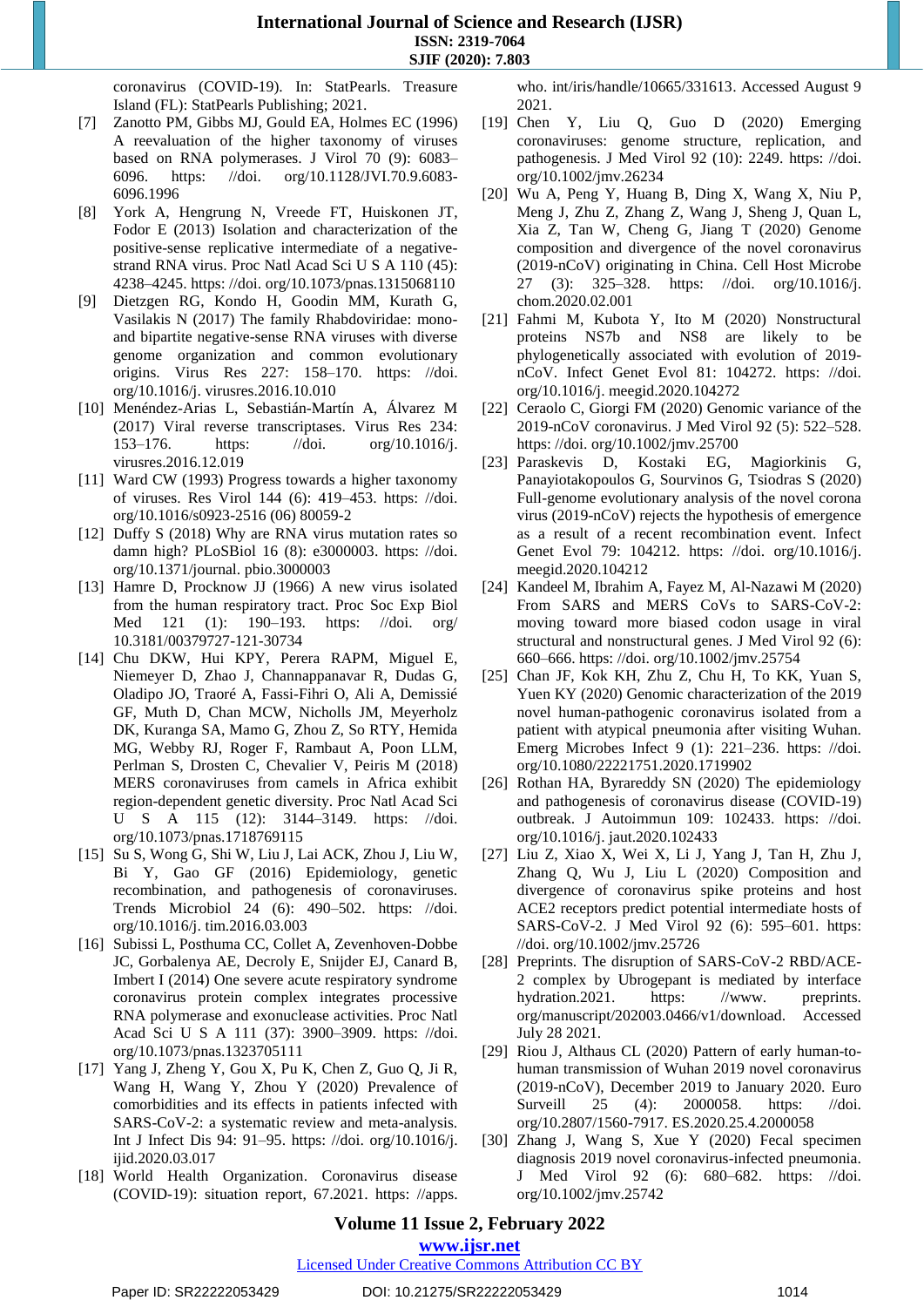- [31] Derraik JGB, Anderson WA, Connelly EA, Anderson YC (2020) Rapid review of SARS-CoV-1 and SARS-CoV-2 viability, susceptibility to treatment, and the disinfection and reuse of PPE, particularly filtering facepiece respirators. Int J Environ Res Public Health 17 (17): 6117. https: //doi. [org/10.3390/ijerph17176117](https://doi.org/10.3390/ijerph17176117)
- [32] Leung C (2020) The difference in the incubation period of 2019 novel coronavirus (SARS-CoV-2) infection between travelers to Hubei and nontravelers: the need for a longer quarantine period. Infect Control Hosp Epidemiol 41 (5): 594–596. [https: //doi.](https://doi.org/10.1017/ice.2020.81)  [org/10.1017/ice.2020.81](https://doi.org/10.1017/ice.2020.81)
- [33] Jiang X, Rayner S, Luo MH (2020) Does SARS-CoV-2 has a longer incubation period than SARS and MERS? J Med Virol 92 (5): 476–478. [https: //doi.](https://doi.org/10.1002/jmv.25708)  [org/10.1002/jmv.25708](https://doi.org/10.1002/jmv.25708)
- [34] Jiang F, Deng L, Zhang L, Cai Y, Cheung CW, Xia Z (2020) Review of the clinical characteristics of coronavirus disease 2019 (COVID-19). J Gen Intern Med 35 (5): 1545–1549. [https: //doi.](https://doi.org/10.1007/s11606-020-05762-w)  [org/10.1007/s11606-020-05762-w](https://doi.org/10.1007/s11606-020-05762-w)
- [35] Del Rio C, Malani PN (2020) COVID-19—new insights on a rapidly changing epidemic. JAMA 323 (14): 1339–1340. [https: //doi.](https://doi.org/10.1001/jama.2020.3072)  [org/10.1001/jama.2020.3072](https://doi.org/10.1001/jama.2020.3072)
- [36] Torres M, Hansen KN, Jerrard D (2015) Ebola: a review for emergency providers. Emerg Med Clin North Am 33 (2): e1–18. [https: //doi. org/10.1016/j.](https://doi.org/10.1016/j.emc.2014.12.001)  [emc.2014.12.001](https://doi.org/10.1016/j.emc.2014.12.001)
- [37] Jung IY, You JB, Choi BR, Kim JS, Lee HK, Jang B, Jeong HS, Lee K, Im SG, Lee H (2016) A highly sensitive molecular detection platform for robust and facile diagnosis of Middle East respiratory syndrome (MERS) corona virus. Adv Healthc Mater 5 (17): 2168–2173. [https: //doi. org/10.1002/adhm.201600334](https://doi.org/10.1002/adhm.201600334)
- [38] Mackay IM, Arden KE (2015) MERS coronavirus: diagnostics, epidemiology and transmission. Virol J 12: 222. [https: //doi. org/10.1186/s12985-015-0439-5](https://doi.org/10.1186/s12985-015-0439-5)
- [39] Li X, Geng M, Peng Y, Meng L, Lu S (2020) Molecular immune pathogenesis and diagnosis of COVID-19. J Pharm Anal 10 (2): 102–108. [https: //doi.](https://doi.org/10.1016/j.jpha.2020.03.001)  [org/10.1016/j. jpha.2020.03.001](https://doi.org/10.1016/j.jpha.2020.03.001)
- [40] Chu DKW, Pan Y, Cheng SMS, Hui KPY, Krishnan P, Liu Y, Ng DYM, Wan CKC, Yang P, Wang Q, Peiris M, Poon LLM (2020) Molecular diagnosis of a novel coronavirus (2019-nCoV) causing an outbreak of pneumonia. Clin Chem 66 (4): 549–555. [https: //doi.](https://doi.org/10.1093/clinchem/hvaa029)  [org/10.1093/clinchem/hvaa029](https://doi.org/10.1093/clinchem/hvaa029)
- [41] Menachery VD, Yount BL Jr, Debbink K, Agnihothram S, Gralinski LE, Plante JA, Graham RL, Scobey T, Ge XY, Donaldson EF, Randell SH, Lanzavecchia A, Marasco WA, Shi ZL, Baric RS (2015) A SARS-like cluster of circulating bat coronaviruses shows potential for human emergence. Nat Med 21 (12): 1508-1513. https: //doi. [org/10.1038/nm.3985](https://doi.org/10.1038/nm.3985)
- [42] Shu Y, McCauley J (2017) GISAID: Global initiative on sharing all influenza data—from vision to reality. Euro Surveill 22 (13): 30494. [https: //doi.](https://doi.org/10.2807/1560-7917.ES.2017.22.13.30494)  [org/10.2807/1560-7917. ES.2017.22.13.30494](https://doi.org/10.2807/1560-7917.ES.2017.22.13.30494)
- [43] Sethuraman N, Jeremiah SS, Ryo A (2020) Interpreting diagnostic tests for SARS-CoV-2. JAMA

323 (22): 2249–2251. [https: //doi.](https://doi.org/10.1001/jama.2020.8259)  [org/10.1001/jama.2020.8259](https://doi.org/10.1001/jama.2020.8259)

- [44] BioRxiv. Rapid, field-deployable nucleobase detection and identification using FnCas9.2021. [https:](https://www.biorxiv.org/content/10.1101/2020.04.07.028167v2.%20Accessed%2021%20July%202021)  [//www.biorxiv.](https://www.biorxiv.org/content/10.1101/2020.04.07.028167v2.%20Accessed%2021%20July%202021)  [org/content/10.1101/2020.04.07.028167v2. Accessed](https://www.biorxiv.org/content/10.1101/2020.04.07.028167v2.%20Accessed%2021%20July%202021) July 21 [2021.](https://www.biorxiv.org/content/10.1101/2020.04.07.028167v2.%20Accessed%2021%20July%202021)
- [45] Kashir J, Yaqinuddin A (2020) Loop mediated isothermal amplification (LAMP) assays as a rapid diagnostic for COVID-19. Med Hypotheses 141: 109786. [https: //doi. org/10.1016/j. mehy.2020.109786](https://doi.org/10.1016/j.mehy.2020.109786)
- [46] Broughton JP, Deng X, Yu G, Fasching CL, Servellita V, Singh J, Miao X, Streithorst JA, Granados A, Sotomayor-Gonzalez A, Zorn K, Gopez A, Hsu E, Gu W, Miller S, Pan CY, Guevara H, Wadford DA, Chen JS, Chiu CY (2020) CRISPR-Cas12-based detection of SARS-CoV-2. Nat Biotechnol 38 (7): 870–874. [https:](https://doi.org/10.1038/s41587-020-0513-4)  [//doi. org/10.1038/s41587-020-0513-4](https://doi.org/10.1038/s41587-020-0513-4)
- [47] BioRxiv. An ultrasensitive, rapid, and portable coronavirus SARS-CoV-2 sequence detection method based on CRISPR-Cas12.2021. [https: //www.](https://www/) biorxiv. org/content/10.1101/2020.02.29.971127v1. Accessed July 21 2021.
- [48] Ding X, Yin K, Li Z, Lalla RV, Ballesteros E, Sfeir MM, Liu C (2020) Ultrasensitive and visual detection of SARS-CoV-2 using all-in-one dual CRISPR-Cas12a assay. Nat Commun 11 (1): 4711. [https: //doi.](https://doi.org/10.1038/s41467-020-18575-6)  [org/10.1038/s41467-020-18575-6](https://doi.org/10.1038/s41467-020-18575-6)
- [49] Rauch JN, Valois E, Solley SC, Braig F, Lach RS, Audouard M, Ponce-Rojas JC, Costello MS, Baxter NJ, Kosik KS, Arias C, Acosta-Alvear D, Wilson MZ (2021) A scalable, easy-to-deploy protocol for Cas13 based detection of SARS-CoV-2 genetic material. J Clin Microbiol 59 (4): e02402-02420. [https: //doi.](https://doi.org/10.1128/JCM.02402-20)  [org/10.1128/JCM.02402-20](https://doi.org/10.1128/JCM.02402-20)
- [50] Shi H, Han X, Jiang N, Cao Y, Alwalid O, Gu J, Fan Y, Zheng C (2020) Radiological findings from 81 patients with COVID-19 pneumonia in Wuhan, China: a descriptive study. Lancet Infect Dis 20 (4): 425–434. [https: //doi. org/10.1016/S1473-3099](https://doi.org/10.1016/S1473-3099(20)30086-4) (20) 30086-4
- [51] Yang Z (2009) The pattern of co-existed posttranslational modifications— a case study. J Biomed Sci Eng 2 (1): 63–69. [https: //doi.](https://doi.org/10.4236/jbise.2009.21011)  [org/10.4236/jbise.2009.21011](https://doi.org/10.4236/jbise.2009.21011)
- [52] Subbaraman N (2020) Coronavirus tests: researchers chase new diagnostics to fight the pandemic. Nature. [https: //doi. org/10.1038/d41586-020-00827-6](https://doi.org/10.1038/d41586-020-00827-6)
- [53] Lisboa Bastos M, Tavaziva G, Abidi SK, Campbell JR, Haraoui LP, Johnston JC, Lan Z, Law S, MacLean E, Trajman A, Menzies D, Benedetti A, Ahmad Khan F (2020) Diagnostic accuracy of serological tests for covid-19: systematic review and meta-analysis. BMJ 370: m2516. [https: //doi. org/10.1136/bmj. m2516](https://doi.org/10.1136/bmj.m2516)
- [54] Maksimović M, Omanović-Mikličanin E, Badnjević A (2019) Nanofood and internet of nano things. Springer Nature, Bern
- [55] Cai XF, Chen J, Li HuJ, Long QX, Deng HJ, Liu P, Fan K, Liao P, Liu BZ, Wu GC, Chen YK, Li ZJ, Wang K, Zhang XL, Tian WG, Xiang JL, Du HX, Wang J, Hu Y, Tang N, Lin Y, Ren JH, Huang LY, Wei J, Gan CY, Chen YM, Gao QZ, Chen AM, He CL, Wang DX, Hu P, Zhou FC, Huang AL, Wang DQ (2020) A peptide-based magnetic chemiluminescence

# **Volume 11 Issue 2, February 2022 www.ijsr.net**